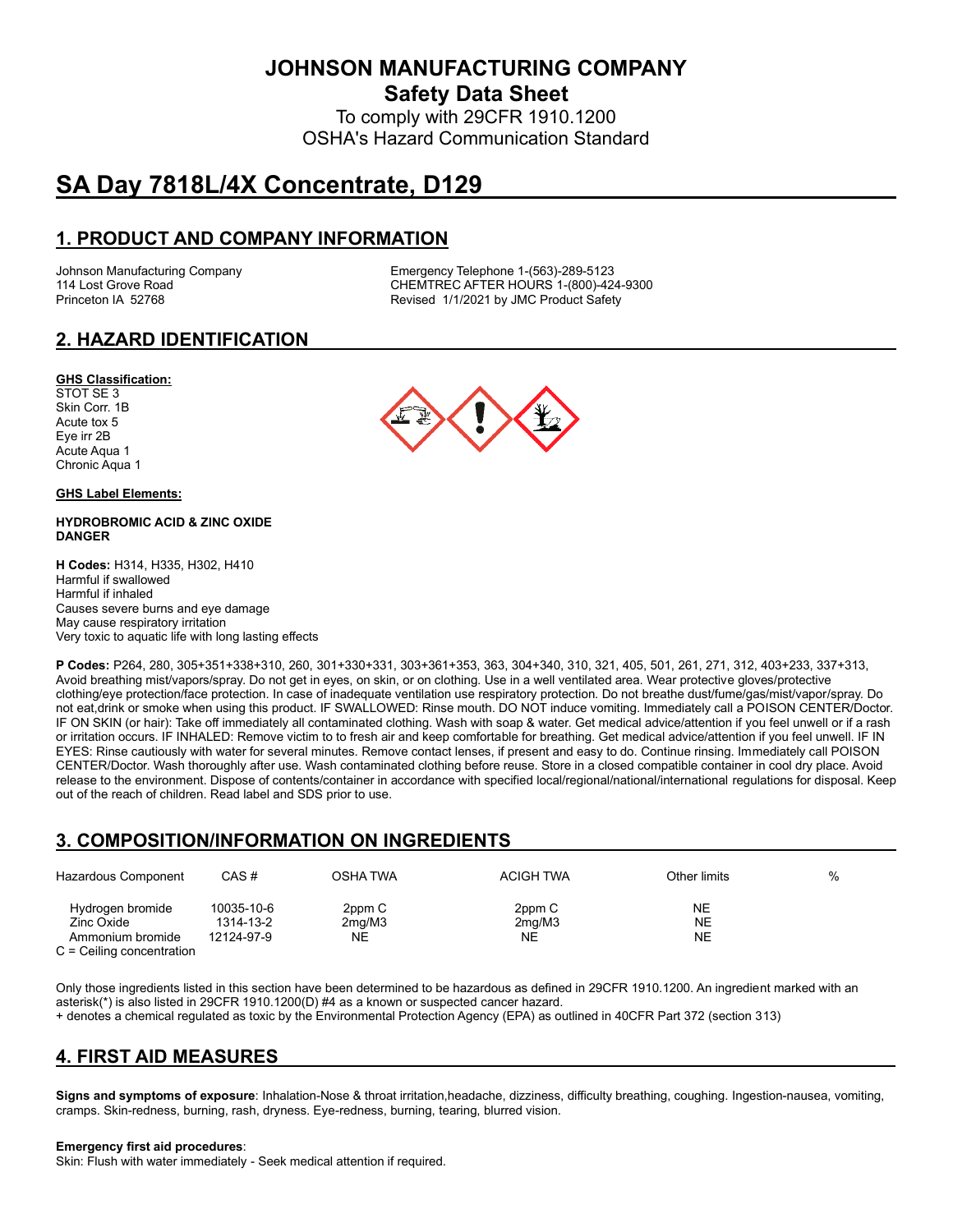Eyes: Flush with water for 15 minutes - Seek medical attention. Ingestion: Drink large amounts of water, DO NOT induce vomiting-seek medical attention. Never give anything by mouth to an unconscious person. Inhalation: Remove to fresh air. Support respiration if required. Seek medical attention if required.

# **5. FIREFIGHTING MEASURES**

**Extinguishing media**: dry chemical.

**Special fire fighting procedures**: use self sustaining respiratory suit. **Unusual Fire and Explosion Hazards**: May release bromine, carbon monoxide, ammonia, carbon dioxide, hydrobromic acid, various organics.

# **6. ACCIDENTAL RELEASE MEASURES**

**Methods and materials**: Flush into chemical sewer or soak up with a suitable absorbent. Wear adequate protection as described in section 8. **Environmental Precautions:** Avoid release to the environment. Collect spillage.

# **7. HANDLING & STORAGE**

Wash thoroughly after use. Wash contaminated clothing before reuse. Store in a closed corrosive resistant container, with corrosive resistant liner, in cool dry place. Keep out of the reach of children. Read label and SDS prior to use.

# **8. EXPOSURE CONTROLS/PERSONAL PROTECTION**

**Occupational Exposure Limit Values:** See section 3. Respiratory Protection (type): Acid mask required for fumes above TWA. Ventilation: Local Exhaust preferred Special: NE Mechanical: OK Protective Gloves: plastic or rubber Eye Protection: Goggles or face shield Other Protective Clothing or Equipment: as required to avoid contact. Work/Hygienic Practices: Wash after use. Follow good industrial hygienic practices.

# **9. PHYSICAL AND CHEMICAL PROPERTIES**

Boiling Point: 215 F Specific Gravity: 1.25 Vapor Pressure (mm Hg): 17 Melting Point: NE Vapor Density: 0.958 **Evaporation Rate: <1** (butyl acetate=1)<br>Solubility in water: 100% **Example: NE** Solubility in water: 100% Flash Point: NE (TOC) Flammable Limits: lel: NE uel: NE Appearance and odor: Cloudy to white liquid, acidic odor.

# **10. STABILITY AND REACTIVITY**

**Stability** : STABLE Conditions to avoid : none

**Incompatibility (materials to avoid)**: strong bases & acids, oxidizers, sulfides, halogens. **Hazardous Decomposition or Byproducts (incomplete combustion)**: May release, bromine, carbon monoxide, ammonia carbon dioxide, hydrobromic acid, various organics.

**Hazardous Polymerization**: WILL NOT OCCUR Conditions to avoid: none

# **11. TOXICOLOGICAL INFORMATION**

**Routes of entry:** Inhalation: yes Skin: no Ingestion: yes

**Health Hazards (acute and chronic):** Contact with material or fumes may cause skin, eye and respiratory tract irritation or burns, some possibly severe. Eye injury may be severe and permanent. Ingestion may result in digestive tract irritation or burns. Moderately toxic by ingestion and inhalation. Repeated or gross inhalation of fumes or mist may cause asthma. May cause sensitization. Chronic exposures may result in blood, kidney and respiratory tract effects. Studies show potential health risks vary by individual. Minimize exposure as a precaution.

**Carcinogenicity**: not determined NTP? no IARC Monographs? No